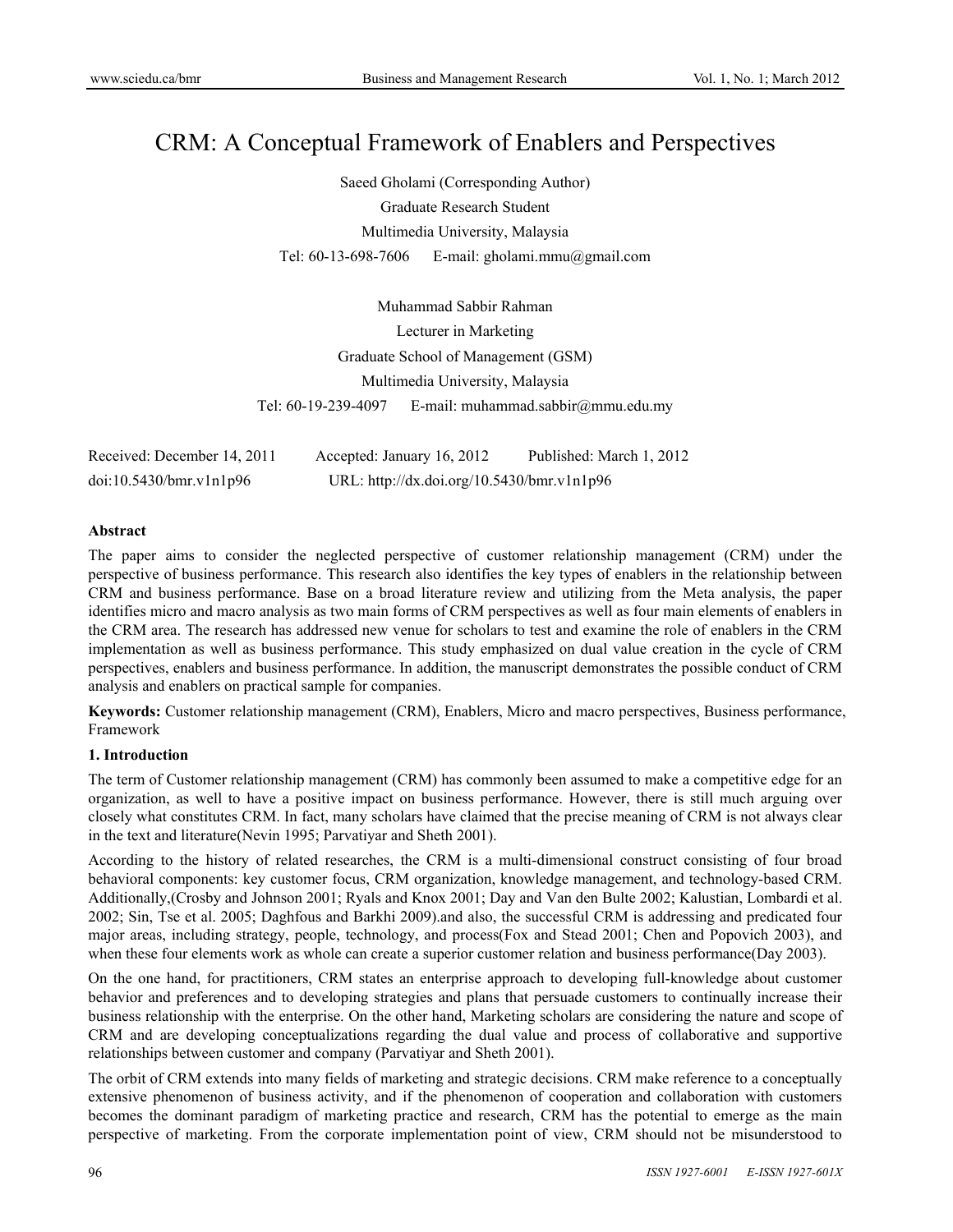simply mean a software solution implementation project. Building relationships with customers is a fundamental business of every enterprise, and it requires a holistic perspectives, enablers and strategy to make it successful(Parvatiyar and Sheth 2001).

The latest reports have highlighted 22 per cent of initiatives in CRM have a dissatisfactory outcome, 20 per cent of CRM initiatives harm the relationships of customer. And also, the researchers conclude that one in every three CRM deployments fails and fewer than 50 per cent of CRM assignments completely meet opportunities (Unit 2007; Frow, Payne et al. 2011). The main motivation of this study is to provide a conceptual framework for understanding both micro and macro perspectives and highlighting main enablers in CRM and new criteria in the business performance. A synthesis of existing perspectives in two broad micro and macro and most influencing enablers such as people, strategy, technology, and process to highlight the four new criteria- customer life time, referral, knowledge , and influencer valuefor measuring business performance.

The purpose of CRM is to improve marketing productivity. Marketing productivity is achieved by increasing marketing efficiency and by enhancing marketing effectiveness(Morgan, Clark et al. 2002; Sheth and Sisodia 2002). In CRM, marketing efficiency is achieved because cooperative and collaborative processes help in reducing transaction costs and overall development costs for the company. Two important processes of CRM include proactive customer business development and building partnering relationships with the most important customers(Parvatiyar and Sheth 2001).

Another motivation of this study is related to the stream of propositions based on conceptual framework elements that can help scholars to examine and test them as well as lead to the rapid development of CRM strategies, tools, and technologies. Likewise, specific enablers in the linkage between CRM and business performance that contribute to the fresh criteria in this area.

#### **2. Literature Review**

The study arranges the related parts that have direct relation with the motivation of study and research objectives as well reinforces the characteristics of main enablers. This section focuses on results of pervious researches and will synthesis all aspects of the main concepts of the study.

Nevin (1995) pointed up the term of CRM has become a buzzword, with the concept being used to reflect a number of contradictory enablers and perspectives in various areas and dissimilar levels such as theoretical, tactical, and strategic levels. For example, at a theoretical level, CRM can represent an emerging research paradigm in marketing(Parvatiyar and Sheth 2001). At a tactical level, CRM may mean database marketing(Chen and Popovich 2003) or electronic marketing (Mitussis, O'Malley et al. 2006). And finally, at a strategic level, CRM may imply customer retention or customer partnering(Vavra 1992; Peppers and Rogers 1993).

Consequently, a clarification and conceptualization of this construct is required to ensure that our knowledge of CRM grows in a "cumulative" method. In addition, while we observe that there has been an increase in the attention paid to CRM by practitioners and academics, to date no systematic attempt has been made to develop a valid measure of it, or to assess its influence on business performance through common perspectives and the major enablers (Nevin 1995; Sin, Tse et al. 2005). In this part of study, attempted highlight important parts that support related issues to the prepositions and conceptual framework.

#### *2.1 Customer Relationship Management*

CRM is a comprehensive strategy and process of acquiring, retaining, and partnering with selective customers to create superior dual value for both company and customer. It tracks the integration of marketing, customer service, sales, and the supply-chain roles of the organization to achieve superior efficiencies and effectiveness as two major dimensions of performance in delivering customer value(Parvatiyar and Sheth 2001). The processes of CRM have been mainly investigated by academicians and create a bundle of researches in this field (Kohli, Piontek et al. 2001; Parvatiyar and Sheth 2001; Day and Van den Bulte 2002; Leigh and Tanner Jr 2004; Zablah, Bellenger et al. 2004; Bueren, Schierholz et al. 2005; Richards and Jones 2008; Frow, Payne et al. 2011).

In these researches Seivastava and colleagues (1999) also Zablah and colleagues (2004) examined these processes into two chiefly levels as micro and macro, as well current studies emphasized them(Öztaysi, Sezgin et al. 2011). The micro level stress on management of customer interaction to maintain long period profitability and the macro level focuses on CRM as a companywide process(Day and Van den Bulte 2002; Payne and Frow 2005). In addition, Zablah and colleagues (2004) defined five perspectives for CRM that are, process, philosophy, strategy, technology, and capability.

As a result, measurement of CRM in the level of process emphasizes on the achievement and success CRM level related various processes and attempts to find an answer for important questions: how good are we doing in CRM process?"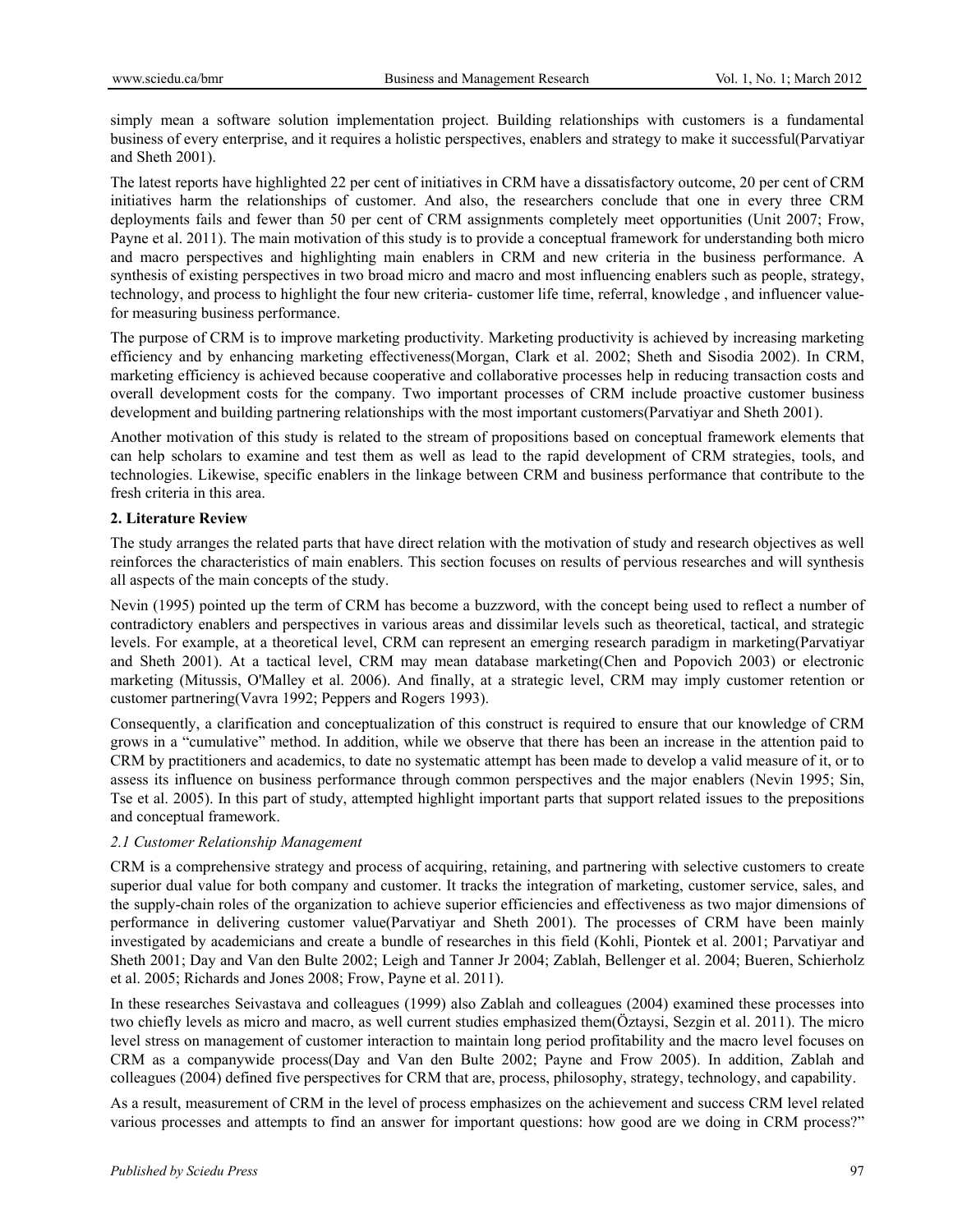When analyzed from this point of view, the current CRM measurement process provides deficiency". Each of process levels needs specific analysis to understand the importance of both perspectives of process levels in the CRM arena.

## 2.1.1 Micro perspective

The micro process approach focuses on customer interaction management in order to maintain long term profitable customer relationships. (Srivastava, Shervani et al. 1999; Kohli, Piontek et al. 2001; Day and Van den Bulte 2002; Öztaysi, Sezgin et al. 2011). This approach covers managerial, human resource, technical, and economical aspects(Xu, Yen et al. 2002).Managerial aspect that should understand is CRM works when supported via corporate culture which cuddles customer-focused objectives. Without the comprehensive perception of customer-centered aims, the company will find it more difficult to actual leverage of the technology of cutting-edge. Personal aspect is vital part in the CRM. According to Krauss (2002), the hardest part of becoming CRM-oriented is not the technology, it is the people." Internal marketing, where human resources and marketing interface, instills in employees the greatest significance of service-mindedness and customer orientation. Four significant internal marketing processes include market training and education, internal communication, reward systems, and employee involvement(Sin, Tse et al. 2005).

Technical aspect is another element of micro perspective that focuses on this principal the quality of CRM efficient interactions of customer are not adequate any more. In order to topmost the return on these interactions, the company should deploy data warehousing and gain analytical applications of domain-specific, to create a sweeping customer perspective so that to successfully promote marketing activities. Two main feasible solutions in this part are SAS and JAVA because these tools helps companies obtain full view to identify, monitor, and response to the most profitable customer, as well as allow the users in the company working in various locations(Xu, Yen et al. 2002).

The finally aspect of micro analysis in the CRM is economical aspect. The competitive pressures will drive companies to automate the intra-company customer-facing process along back-office functions as supply chain functions. To reach competitive advantage, the company should map existing CRM efforts in marketing sales and service to support back-front functions, therefore, CRM is a long term investment approach, not a short-term one(Xu, Yen et al. 2002).

## 2.1.2 Macro perspective

The macro level process approaches CRM process as companywide process. Payne and Frow (2005) defined these processes as strategy development, value creation, channel integration, knowledge management and performance evaluation process (Kohli, Piontek et al. 2001; Day and Van den Bulte 2002; Öztaysi, Sezgin et al. 2011).the important analysis that require for the macro perspective include technology related, environment, and government and standards.

Technology related implies that Leading companies are using from e applications technologies to make a strong relationship with their customers. And IT solution in CRM combines the attaining of customer information from the company with the application of a series of technologies like data warehousing, OLAP, data mining, statistical analysis, and so forth for managing that information and converting it into business knowledge(Thearling, Berson et al. 2000; Chalmeta 2006)

The key to designing a CRM computer system is the intelligent integration of technological and functional components that allows a connection between the front office (sales, marketing and customer service) and back office (financial, logistics, warehousing, accounting, human resources, and so forth) systems. Customer contact management through any channel should enable a large quantity of information to be obtained and allow it to flow through the system with its own logical organization, thus making it easier to apply data analysis tools(Krauss 2002; Chalmeta 2006).

In the other word, technology plays an important role in CRM in adding to firm intelligence(Boyle 2004). the startling advances in IT prepare companies with the ability to gather, store, analyze, and share customer information in ways that significantly promote their ability to react to the needs and wants of individual customers and thus to attract and maintain customers(Butler 2000). The promise of one-to-one relationships, customer-value analysis, and mass customization(Hart 1995) are now brought to reality by extraordinary advances in IT, transforming the traditional perspective to CRM to an integrated, web-enabled approach, featured by tools like customer IS, automation of customer support processes, and call centers(Ghodeswar 2001). CRM calls for "information-intensive strategies" that use computer technologies in making relationships, leveraging existing technology and linking technology deployment to targeted business initiatives (Sin, Tse et al. 2005).

Environment is next factor of macro analysis in the CRM field. In today's business environment, most companies interface with their customers via a variety of channels including service personnel, call centers, sales people, marketing section, Internet websites, fulfillment houses, development agent of market and business, as well cross-functional teams for large customers(Parvatiyar and Sheth 2001).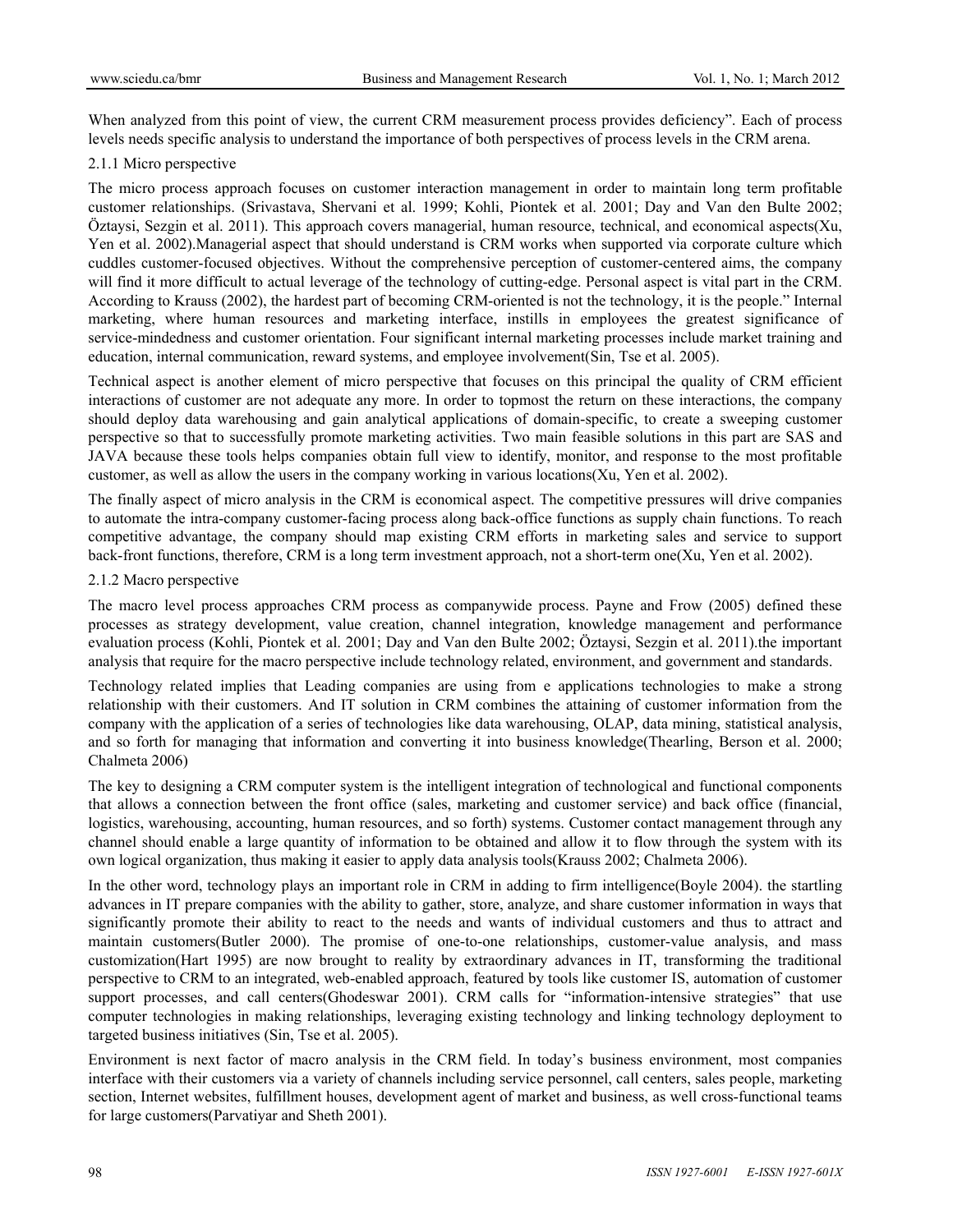Additionally, the CRM environment prepares an efficient setting to analyze the relationship among various measures. Therefore, Gustafsson, Johnson, and Roos (2005) investigate the distinctiveness of constructs that tap satisfaction, emotional and calculative commitment as they are associated to retention. This work stresses the issue that though constructs relevant to CRM may be conceptually distinct, their effects may be empirically indistinguishable, as is found with the satisfaction and affective commitment constructs. This finding suggests that careful attention to measurement issues is required when testing subtle theoretical effects relevant to the CRM domain(Parvatiyar and Sheth 2001).

Government and Standard focuses on a plenty of legal and standard issues in CRM, particular e-CRM. Creates friendly standard pertaining environment for open communication, encouraging front and back office people, and monitor changes in CRM system and review causal factors can be critical parameter in CRM.

As a result, CRM relates to strategy, the management of the dual creation of value, the intelligent use of data and technology, the acquisition of customer knowledge and the diffusion of this knowledge to the appropriate stakeholders, the development of appropriate (long-term) relationships with specific customers and/or customer groups, and the integration of processes across the many areas of the firm and across the network of firms that collaborate to generate customer value(Boulding, Staelin et al. 2005; Öztaysi, Sezgin et al. 2011). According to the above discussion, the paper offers the following proposition:

## *P1: the CRM issues cover two main macro and micro perspectives in the flat market era.*

#### *2.2 Enablers*

Strategy, people, technology, and processes are all vitally important to CRM, but it is the individual employees who are the building blocks of customer relationships(Brown 2000; Sin, Tse et al. 2005). the CRM solutions platform needs to be based on interactive technology and processes, people, and strategy(Parvatiyar and Sheth 2001). It should assist the company in developing and enhancing customer interactions and one-to-one marketing through the application of suitable intelligent agents that help develop the front-line relationship with customers. Such a system would identify appropriate data inputs at each customer interaction site and use analytical platforms to generate appropriate knowledge output for front-line staff during customer interactions (Parvatiyar and Sheth 2001; Chang, Park et al. 2010).

People is the first enablers in the CRM and business performance loop as well it is the biggest challenge has always been recruiting the right people and training them in the company's business rules and standards in order to achieve consistency. The HR plays a key role in ensuring that constant retooling and retraining takes place in the operation to meet ever-evolving challenges. Life-long learning should be an integral part of any business, to enable it to respond to its rivals' activities with fresh initiatives within the company(Merkel, Jackson et al. 2010).

HRM has to be aligned with the business strategy of the company, to work in keeping with all of its corporate objectives, and to be prepared not only to help in implementing all changes necessary but also to instigate and be at the vanguard of change programs. Further, HRM should be aware of employee interests within the organization yet conscious of its place as the "power house" when controversial business decisions, such as downsizing, have to be implemented(Merkel, Jackson et al. 2010). And aslo changing the company culture, the CRM project requires a restructuring of the company's job manual and organizational diagram, as ''customer teams'' made up of staff from different departments, like marketing, design, sales, and so forth, will be created. It is a less hierarchical means of organization similar to management by processes (Chalmeta 2006).

TECHNOLOGY, Scholars from other academic disciplines, particularly those interested in the area of information systems and decision technologies, are also exploring new methodologies and techniques that create efficient frontline information systems (FIS) to effectively manage relationships with customers(Parvatiyar and Sheth 2001). Several software tools and technologies claiming solutions for various aspects of CRM have recently been introduced for commercial application. The majority of these tools promise to individualize and personalize relationships with customers by providing vital information at every point in the interface with the customer. Techniques such as collaborative filtering, rule-based expert systems, artificial intelligence, and relational databases are increasingly being applied to develop enterprise level solutions for managing information on customer interactions(Parvatiyar and Sheth 2001; Boulding, Staelin et al. 2005).

While CRM is driven by technology, it's not about technology. The point of CRM is to improve your customer-facing business processes; technology is only a means to achieving that end. Every successful implementation begins by recognizing this fact—and by creating operational structures that reinforce it(Boulding, Staelin et al. 2005). Strategy, is regarding new edges in the market while slowing the erosion of present advantages (Day and Wensley 1988). And also, CRM is a strategic business not only focuses on a technology solutions as most often accepted in practices(Osarenkhoe and Bennani 2007).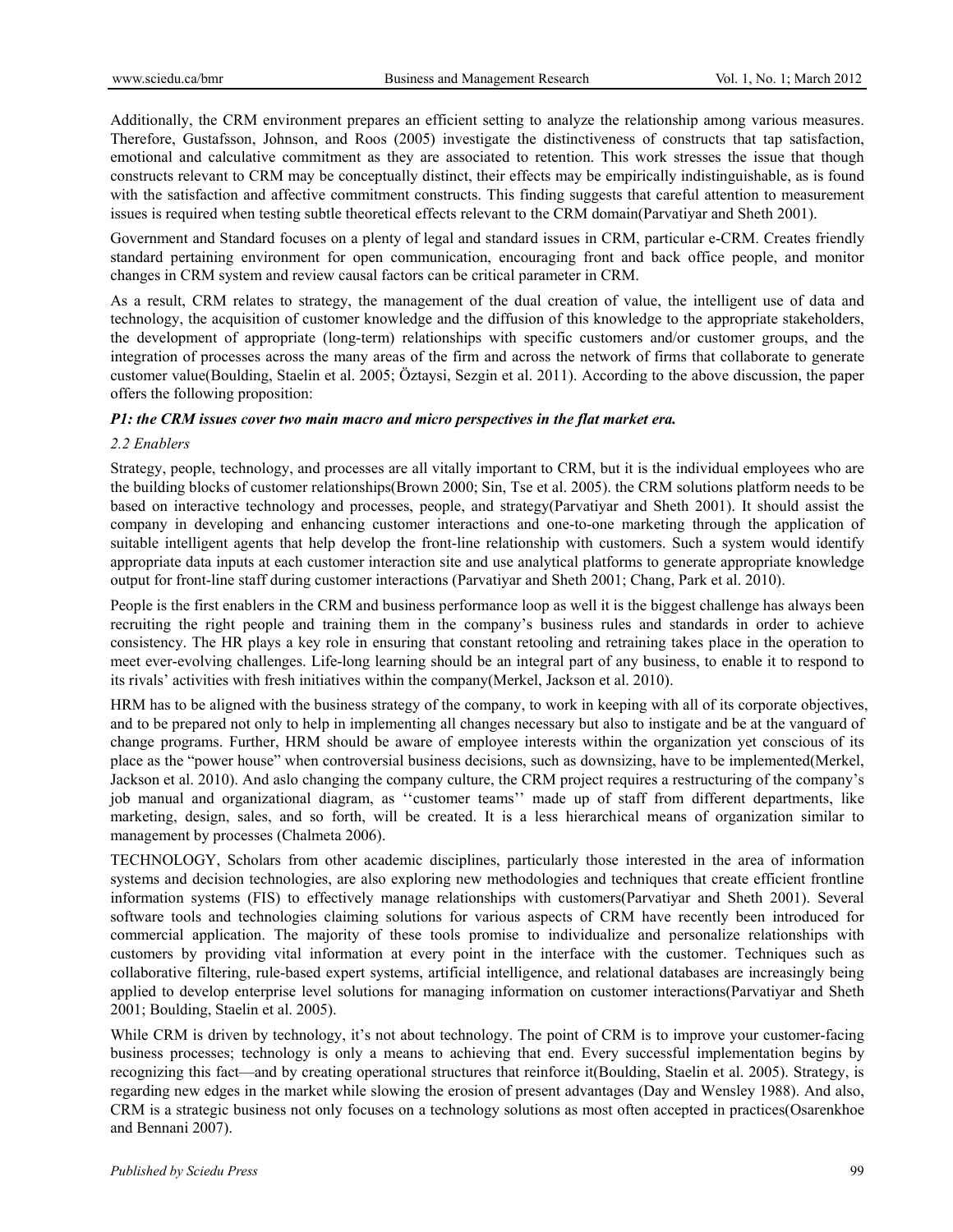Process, common understanding of CRM Processes in customer oriented viewpoint a measurement tool which addresses seven key processes that are; targeting management, customer information management, production and service customization, expansion management, referrals management, termination management and win back(Parvatiyar and Sheth 2001). The five key strategic processes of CRM, proposed by Payne and Frow (2005) are used as a structure to consider how various dark side behaviors can be addressed. At the centre of these processes, more enlightened CRM strategy is revealed to expand from addressing the ongoing cross-functional processes of: value creation, strategy development, multi-channel integration and customer experience, information management, and, performance assessment (Frow, Payne et al. 2011) .

Therefore, proper monitoring processes are needed to safeguard against failure and manage conflicts in relationships. Monitoring processes include periodic evaluation of goals and results, initiating changes in the relationship structure, design, or the governance process if needed, and creating a system for discussing problems and resolving conflicts. Good monitoring procedures help avoid relationship destabilization and the creation of power asymmetries. They also help keep CRM programs on track given proper alignment of goals, results, and resources (Parvatiyar and Sheth 2001).hence, the paper suggest the second proposition:

# *P2: Four main enablers in the CRM and business performance are people, technology, strategy, and process.*

## *P3: Four main enablers that play major role in business performance are people, technology, strategy, and process.*

The thought that dual creation of value is at the heart of CRM is moreover evident in all previous studies that examine the company–customer boundary. For example, Cao and Gruca (2005) offer a framework whereby the company is able to better limit its target market to consumers who both want to hear about the company's particular present and qualify for that offer. The company does not dispatch messages to customers who are improbable to react thus minimizing the disturbance to these customers. Equally, the company does not send messages to customers who are unlikely to qualify for the offer, thus minimizing their dissatisfaction. The authors note that this leads to an obvious win-win situation for the company and its customers (Boulding, Staelin et al. 2005; Cao and Gruca 2005).

In contrast, one study develops a pricing plan which creates a differential value suggestion for different marketplace segments. This research remarks that this raises the issue of fairness and trust because the objective is for the company to use knowledge about customers to extract more value for the company and thus make less value for the customer(Lewis 2005). In the same way, Ryals (2005) shows that companies decrease their attention to customers after they decide which they are not able to earn sufficient value from these customers. Therefore, for definite customers, value is taken away so that company can enhance the value they obtain. In a similar manner, some researches examine the dual creation of value from the company view. They recommend a process that enables companies to transfer customers into more profitable channels (Boulding, Staelin et al. 2005; Ryals 2005; Thomas and Sullivan 2005).hence, the paper offers the third proposition as follow:

#### *P4: The core element from interaction of CRM, enablers, and business performance is dual value creation*

Measuring performance is as an old story in the world business. There is some framework such as the quantum performance management model, performance prism, and balanced scorecard that BSC covers financial and nonfinancial aspects in business organizations(Kaydos 1991). Developing performance metrics is always a challenging activity as most firms are inclined to use existing marketing measures to evaluate CRM(Parvatiyar and Sheth 2001).For measuring CRM performance, a balanced scorecard that combines a variety of measures based on the defined purpose of each program (or each cooperative/collaborative relationship) is recommended(Kaplan and Norton 1992). In other words, the performance evaluation metrics for each relationship or CRM program should mirror the set of defined objectives for the program. However, certain global measures of the impact of a CRM effort by a company are also possible(Parvatiyar and Sheth 2001).

Reliable and valid scale was developed to measure the four dimensions of CRM: key customer focus (CLV), CRM organization, knowledge management and technology-based (CKV) CRM (business outcomes-framework)(Sin, Tse et al. 2005).. Furthermore, Thomas and Sullivan (2005) show that an enterprise CRM system that coordinates and integrates data from different channel sources enables the firm to gain new knowledge about each customer and thus enhance business performance.

The major theoretical and practical research question posed by these new forms of data is how can they be tapped in to and utilized for CRM purposes(Hennig-Thurau, Malthouse et al. 2010)? Some proposed metrics are the aforementioned CLV, but also customer referral value (CRV) which involves determining how much of each customer's value stems from his or her referrals of new customers, customer influencer value (CIV) which is more subtle that referring but involves influencing through information-sharing, and customer knowledge value (CKV) which involves indentifying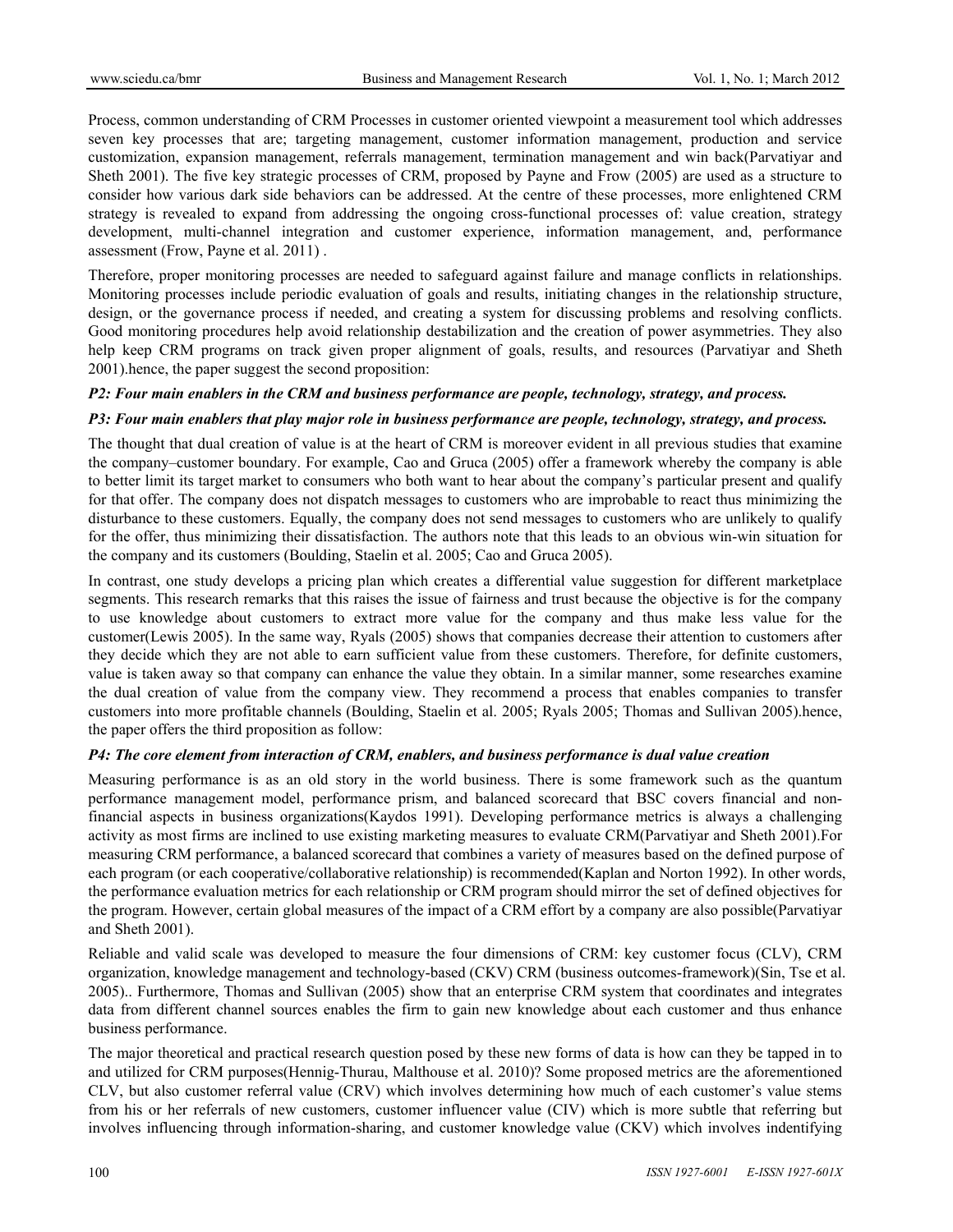those customers with the best knowledge of the marketplace to help the company. According to the knowledge-based view of the firm, the primary rationale for a firm's existence is the creation, transfer, and application of knowledge. From a CRM perspective, knowledge can be understood as what has been learned from experience or empirical study of consumer data. Key facets of "knowledge management" include knowledge learning and generation, knowledge dissemination and sharing, and knowledge responsiveness (CKV) (Kumar, Aksoy et al. 2010; Harrigan 2011).

Customer lifetime value is defined as "the net of the revenues obtained from that customer over the lifetime of transactions with that customer minus the cost of attracting, selling, and servicing that customer, taking into account the time value of money"(Jain and Singh 2002). In CRM, marketers assess the lifetime value of each customer individually to decide whether to build a relationship with him/her and provide customized offerings. This decision should enhance company profit by focusing on profitable customers via more(Sin, Tse et al. 2005; Harrigan 2011). (Sin, Tse et al. 2005; Kumar, Aksoy et al. 2010; Harrigan 2011). The fourth preposition is:

# *P5: Business performance can measure through CLV, CR V, CV, and KV in order to reduce the long-term failure.*

This study focuses on the results of previous researches to depict conceptual framework that it is comprised of three major parts, including CRM perspectives, enablers, and business performance. The first part of the framework is CRM perspectives that concentrate on the micro and macro analysis. The micro analysis can measure via managerial, personal (HR), technical and economical aspects as well macro analysis utilize technology related, environment, and standard. These analyses form the first group of independent variables.

Enablers are the second group of independent variables that consist of four chief dimensions namely people, process, strategy, and technology. Given to discussion and performed synthesis in the literature review these enablers affect on CRM analysis and business performance. Hence, those need the different statistical methods to examine and analysis.

The third part of conceptual framework is business performance that measures through customer lifetime value (CLV), customer referral value (CRV), customer influencer value (CIV), and customer knowledge value (CKV) as four main dimensions group of dependent variables. The researcher and decision makers can present a comprehensive judgment regarding the long term relationship in the loop of CRM perspectives, enablers and its business performance.

#### **3. Methodology**

The study utilized Meta analysis as main methodology. The Meta –analysis focuses on analysis of analyses, refer to the collecting of outcome from individual researches for the purpose of integrating the finding, as well as the modern version of secondary researches (Glass 1976). So far the most usual use of the meta-analysis has been in the literature review of quantitative researches that help the general strength of the effect under different circumstances. In recent time, meta-analysis techniques has become more common in the researches (DeCoster 2009). Hence, this study focuses on the results of previous researches to depict conceptual framework that it is comprised of micro and macro perspectives of CRM, enablers, and business performance.

# **4. Discussion and Conclusion**

The customer relationship management process is a continuous learning process where implies the relevant information is transformed in the relationship of company and its customer groups. The focal point for thinking concerning the influence of CRM activities on the business performance of the company was originally extracted from competitive advantage model that developed by Day and Wensley (1988). In view point of enablers, CRM is a combination of people; strategy, technology, and process that search for understand a company customer. Indeed, it is a comprehensive approach to managing relationship through customer retention and development of relationship, as well as CRM has expand from advances in IT and organizational changes in the processes of customer-centric. Therefore, the balanced and integrated approach to four main enablers is requiring for managing a successful implementation of CRM).

In view point of CRM, the CRM is an enterprise-wide approach that focuses on customer-centric model that should be set up around the customer. Hence, it is a collection of micro and macro analysis as continuous effort that needs reshaping core business processes starting from customer side and connecting customer feedback. Consequently, CRM covers managerial, personal, technical, and economical aspects in the micro analysis, as w ell as government/standards, environment, and technology related aspects as macro analysis in order to the finally outcome that lead to the dual value creation in the cycle of CRM perspectives, enablers, and business performance.

The research has addressed new venue for scholars to test and examine the role of enablers in the CRM implementation as well as business performance with fresh criteria such as CLV, CRV, CIV, and CKV because these metrics create new forms of data for CRM purpose. And also, the study can utilize for rank of enablers and dimensions of micro and macro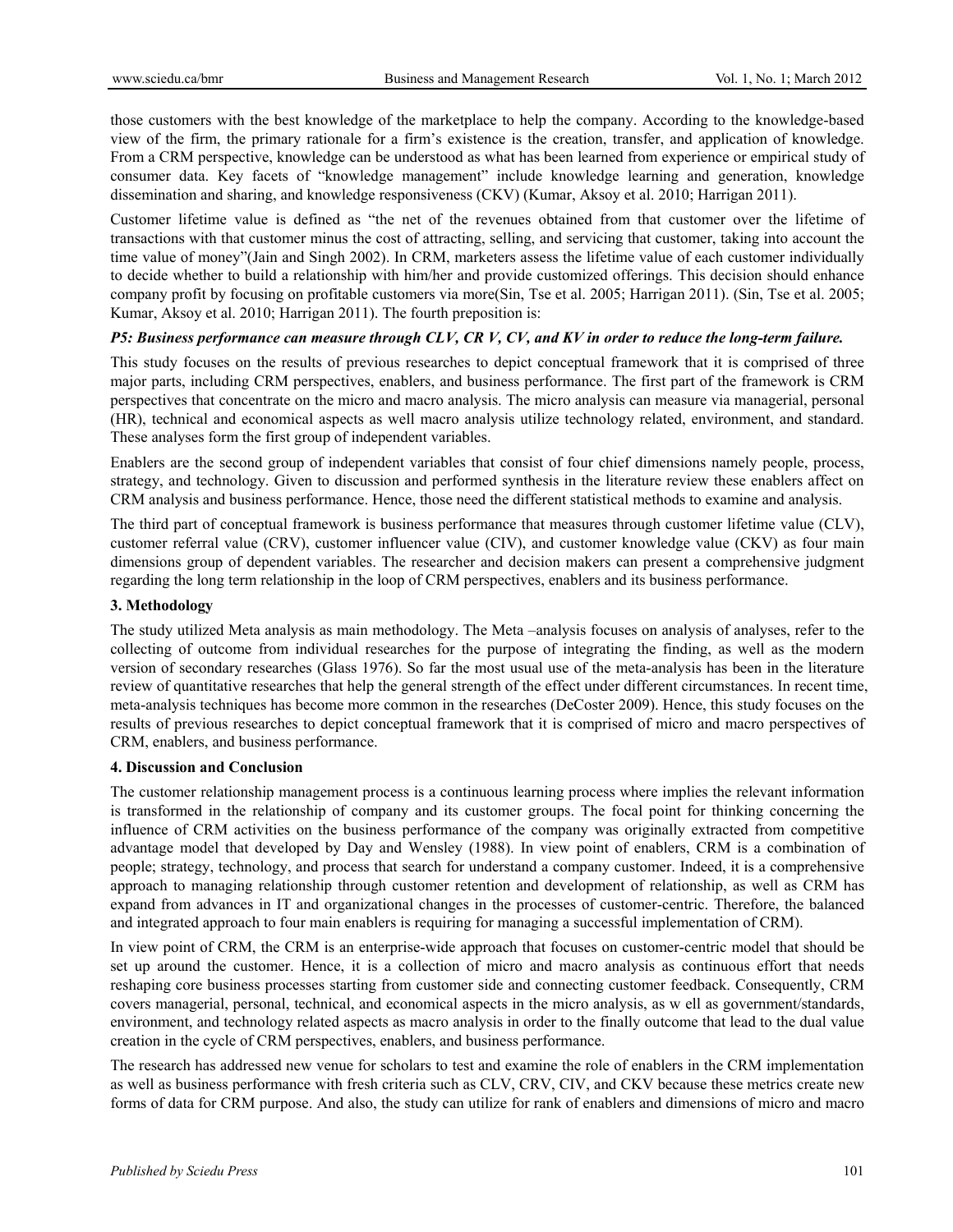analysis in business performance to achieve a strategic roadmap and set up preventive actions rather than corrective actions in the CRM approach. These actions can help decision makers to gain efficient performance.

This manuscript can change the practitioners view from product-focus to customer-focus, make long-term relationship, and create dual value for all shareholders. Using cluster analysis from both micro and macro analysis and enablers to discover new customer insight and improve customer retention via preventive action and predictive modeling is another implication of the study. To sum up, these analyses establish customer database to benchmark customer satisfaction through mentioned metrics and learn from successes and failures to help future improvements.

There are two major streams in the CRM literature. The first one is cultural stream that describes market orientation as a culture which pledge the company to the continuous creation dual value for company and its customers. The behavioral stream is the next stream of study that represents market orientation in terms of definite behaviors related to the company-wide creation of market intelligence. Hence, the future study can be designed the empirical research on the impact of CRM on business performance in both cultural and behavioral perspectives as well as the rank of their criteria to comparing each of them.

The six mutually dependent criteria highlighted for CRM in the previous researches, including emphasis on quality, manage customer service, invest in people, keeping dialogue with customers, gaol setting and evaluating performance, and relationship-based interfaces (Donaldson and O'Toole 2007). And also the core dimensions of relationship strategy implementation have summarized in 5S term that content of structure, staff, system, schemes(Osarenkhoe and Bennani 2007). To use effective of mutual criteria and 5S dimensions in the marketing literature, the next future study can focus on them.

Future research could also include case studies in order to achieve best practice can help micro and macro, as well as enablers in creating dual value in the companies because the case study highlights the similarities and differences between both theory and practice of implementation effective customer relationship management strategies. And finally future research can focus on the role and justification of common barriers and obstacles in this area as well as the assessment of critical risk factors related to these barriers. Specially, management commitment and support, change management, organizational structure, IT, and CRM projects.

#### **References**

Ahmed, M., Ahmed, Z., Ahmed, I. & Nawaz, M. (2009). Comparative Significance of the Four Perspectives of Balanced Scorecard.

Boulding, W., Staelin, R., Ehret, M. & Johnston, W. J. (2005). A customer relationship management roadmap: What is known, potential pitfalls, and where to go. *The Journal of Marketing*, 69:4, 155-66. http://dx.doi.org/10.1509/jmkg.2005.69.4.155

Boyle, M. J. (2004). Using CRM software effectively. *The CPA Journal,* 74:7.

Brown, S. A. (2000). Customer relationship management: A strategic imperative in the world of e-business. J. Wiley & Sons Canada.

Bueren, A., Schierholz, R., Kolbe, L. M. & Brenner, W. (2005). Improving performance of customer-processes with knowledge management. *Business Process Management Journal,* 11:5, 573-88. http://dx.doi.org/10.1108/14637150510619894

Butler, S. (2000). Customer Relationships: Changing the Game: CRM in the e-World. *Journal of Business Strategy,* 21:2, 13-14. http://dx.doi.org/10.1108/eb040067

Cao, Y. & Gruca, T. S. (2005). Reducing adverse selection through customer relationship management. *Journal of Marketing,* 69:4, 219-29. http://dx.doi.org/10.1509/jmkg.2005.69.4.219

Chalmeta, R. (2006). Methodology for customer relationship management. *Journal of Systems and Software,* 79:7, 1015-24. http://dx.doi.org/10.1016/j.jss.2005.10.018

Chang, W., Park, J. E. & Chaiy, S. (2010). How does CRM technology transform into organizational performance? A mediating role of marketing capability. *Journal of Business Research,* 63:8, 849-55. http://dx.doi.org/10.1016/j.jbusres.2009.07.003

Chen, I. J. & Popovich, K. (2003). Understanding customer relationship management (CRM): People, process and technology. *Business Process Management Journal,* 9:5, 672-88. http://dx.doi.org/10.1108/14637150310496758

Crosby, L. A. & Johnson, S. L. (2001). High performance marketing in the CRM era. *Marketing Management,* 10:3, 10-11.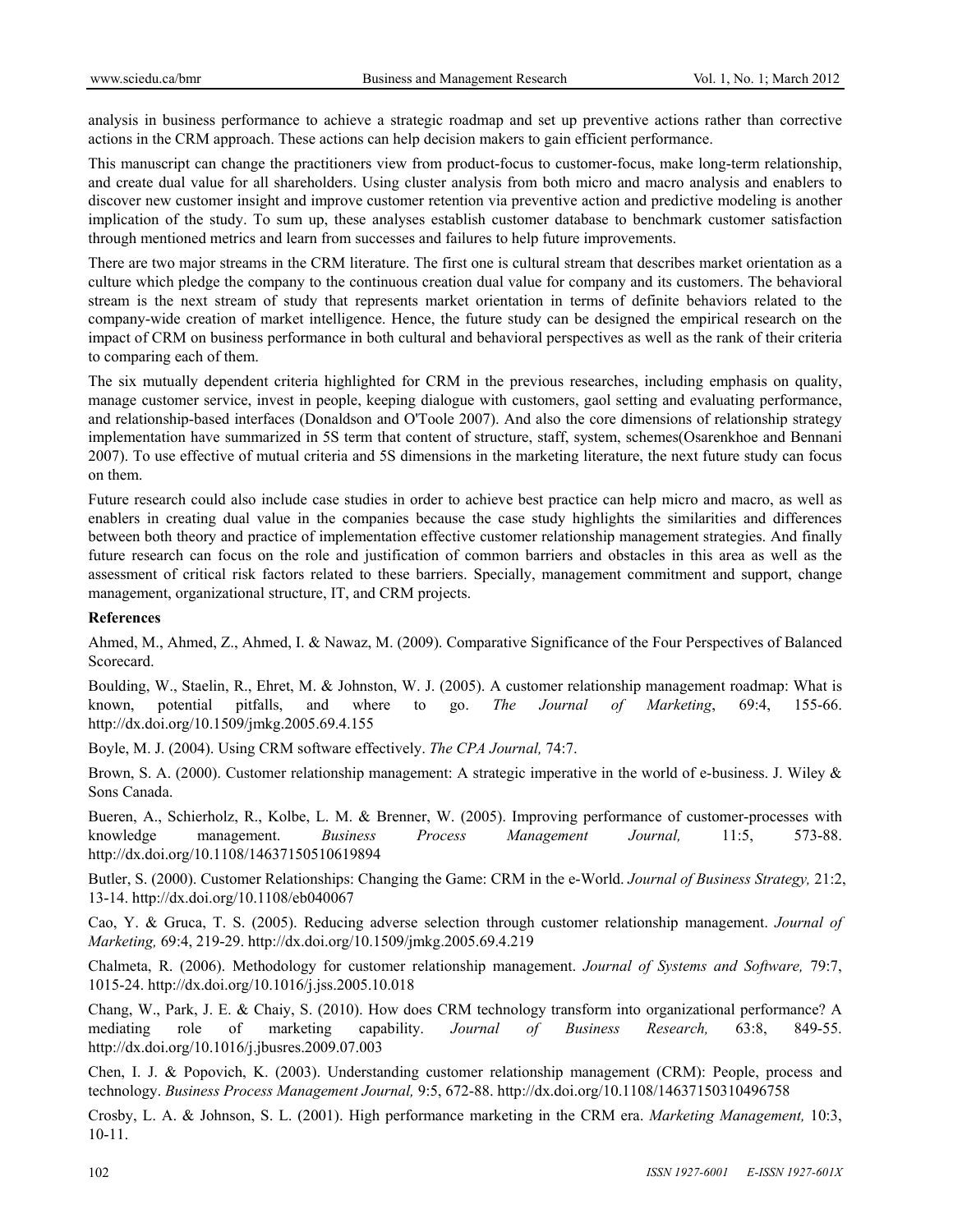Daghfous, A. & Barkhi, R. (2009). The strategic management of information technology in UAE hotels: An exploratory study of TQM, SCM, and CRM implementations. Technovation, 29:9, 588-95. http://dx.doi.org/10.1016/j.technovation.2009.05.007

Day, G. S. (2003). Creating a superior customer-relating capability. *MIT Sloan Management Review,* 44:3, 77-82.

Day, G. S. & Van den Bulte, C. (2002). Superiority in customer relationship management: Consequences for competitive advantage and performance. Marketing Science Institute.

Day, G. S. & Wensley, R. (1988). Assessing advantage: a framework for diagnosing competitive superiority. *The Journal of Marketing,* 1-20. http://dx.doi.org/10.2307/1251261

DeCoster, J. (2009). Meta-analysis notes.

Donaldson, B. & O'Toole, T. (2007). Strategic market relationships: from strategy to implementation. John Wiley & Sons Inc.

Fox, T. & Stead, S. (2001). Customer relationship management: Delivering the benefits. White Paper of Secor Consulting.

Frow, P., Payne, A., Wilkinson, I. F. & Young, L. (2011). Customer management and CRM: addressing the dark side. *Journal of Services Marketing,* 25:2, 79-89. http://dx.doi.org/10.1108/08876041111119804

Ghodeswar, B. (2001). Winning markets through effective customer relationship management. *Customer relationship management: emerging concepts, tools, and applications,* 71.

Glass, G. V. (1976). Primary, secondary, and meta-analysis of research. Educational researcher, 5:10, 3-8.

Harrigan, P. (2011). Modelling CRM in the social media age.

Hart, C. W. L. (1995). Mass customization: conceptual underpinnings, opportunities and limits. *International Journal of Service Industry Management,* 6:2, 36-45. http://dx.doi.org/10.1108/09564239510084932

Hennig-Thurau, T., Malthouse, E. C., Friege, C., Gensler, S., Lobschat, L., Rangaswamy, A. & Skiera, B. (2010). The impact of new media on customer relationships. *Journal of Service Research,* 13:3, 311.

Jain, D. & Singh, S. S. (2002). Customer lifetime value research in marketing: A review and future directions. *Journal of interactive Marketing,* 16:2, 34-46. http://dx.doi.org/10.1002/dir.10032

Kalustian, J., Lombardi, B. & Fletcher, W. (2002). CRM checklist for success. Pharmaceutical Executive, 22:2, 64-67.

Kaplan, R. S. & Norton, D. P. (1992). The balanced scorecard–measures that drive performance. *Harvard Business Review,* 70:1, 71-79.

Kaydos, W. (1991). *Measuring, managing, and maximizing performance.* Productivity Press.

Kohli, R., Piontek, F., Ellington, T., VanOsdol, T., Shepard, M. & Brazel, G. (2001). Managing customer relationships through E-business decision support applications: a case of hospital-physician collaboration. *Decision Support Systems,*  32:2, 171-87. http://dx.doi.org/10.1016/S0167-9236(01)00109-9

Krauss, M. (2002). AT MANY FIRMS, TECHNOLOGY OBSCURES CRM. *Marketing,* 36:6, 5.

Kumar, V., Aksoy, L., Donkers, B., Venkatesan, R., Wiesel, T. & Tillmanns, S. (2010). Undervalued or Overvalued Customers: Capturing Total Customer Engagement Value. *Journal of Service Research*, 13:3, 297.

Leigh, T. W. & Tanner Jr, J. F. (2004). Introduction: JPSSM special issue on customer relationship management. *Journal of Personal Selling and Sales Management,* 24:4, 259-62.

Lewis, M. (2005). Incorporating strategic consumer behavior into customer valuation. *Journal of Marketing,* 69:4, 230-38. http://dx.doi.org/10.1509/jmkg.2005.69.4.230

Merkel, J., Jackson, P. & Pick, D. (2010). New challenges in retail human resource management. Retailing in the 21st Century, 257-70.

Mitussis, D., O'Malley, L. & Patterson, M. (2006). Mapping the re-engagement of CRM with relationship marketing. *European Journal of Marketing,* 40:5/6, 572-89. http://dx.doi.org/10.1108/03090560610657840

Morgan, N. A., Clark, B. H. & Gooner, R. (2002). Marketing productivity, marketing audits, and systems for marketing performance assessment: integrating multiple perspectives. *Journal of Business Research,* 55:5, 363-75. http://dx.doi.org/10.1016/S0148-2963(00)00162-4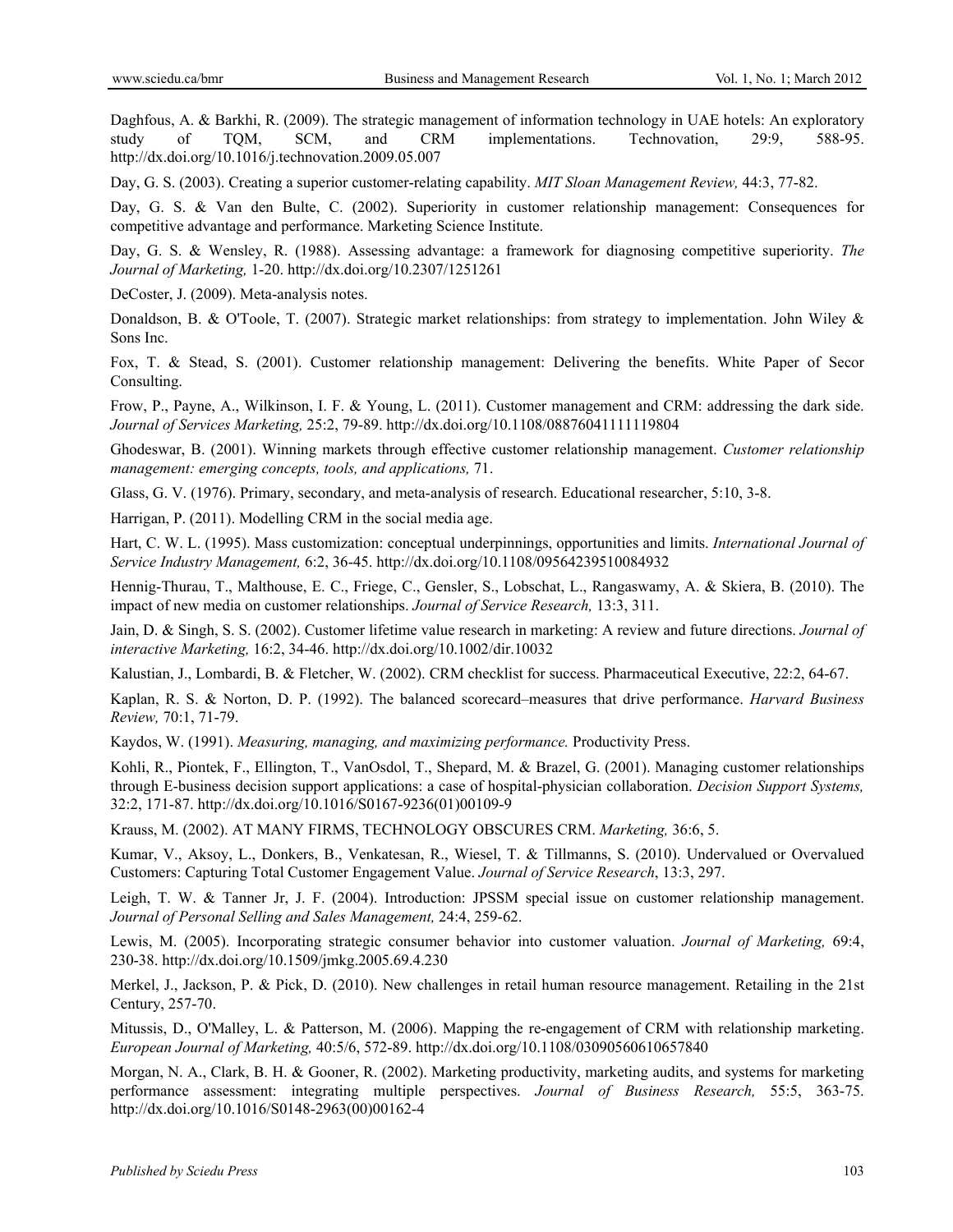Nevin, J. R. (1995). Relationship marketing and distribution channels: exploring fundamental issues. *Journal of the Academy of Marketing Science,* 23:4, 327-34. http://dx.doi.org/10.1177/009207039502300413

Osarenkhoe, A. & Bennani, A. E. (2007). An exploratory study of implementation of customer relationship management strategy.' *Business Process Management Journal,* 13:1, 139-64. http://dx.doi.org/10.1108/14637150710721177

Öztaysi, B., Sezgin, S. & Özok, A. F. (2011). A Measurement Tool for Customer Relationship Management Processes. *Industrial Management & Data Systems,* 111:6, 7-7.

Parvatiyar, A. & Sheth, J. N. (2001a). *Conceptual framework of customer relationship management.* New Delhi, India: Tata/McGraw-Hill.

Parvatiyar, A. & Sheth, J. N. (2001b). Customer relationship management: emerging practice, process, and discipline. *Journal of Economic and Social Research,* 3:2, 1-34.

Payne, A. & Frow, P. (2005). A strategic framework for customer relationship management. *Journal of Marketing,* 69:4, 167-76. http://dx.doi.org/10.1509/jmkg.2005.69.4.167

Peppers, D. & Rogers, M. (1993). The one to one future: Building relationships one customer at a time. Currency Doubleday New York.

Richards, K. A. & Jones, E. (2008). Customer relationship management: Finding value drivers. *Industrial Marketing Management,* 37:2, 120-30. http://dx.doi.org/10.1016/j.indmarman.2006.08.005

Ryals, L. (2005). Making customer relationship management work: The measurement and profitable management of customer relationships. *Journal of Marketing,* 69:4, 252-61. http://dx.doi.org/10.1509/jmkg.2005.69.4.252

Ryals, L. & Knox, S. (2001). Cross-functional issues in the implementation of relationship marketing through customer relationship management. *European Management Journal,* 19:5, 534-42. http://dx.doi.org/10.1016/S0263-2373(01)00067-6

Sheth, J. N. & Sisodia, R. S. (2002). Marketing productivity: issues and analysis. *Journal of Business Research,* 55:5, 349-62. http://dx.doi.org/10.1016/S0148-2963(00)00164-8

Sin, L. Y. M., Tse, A. C. B. & Yim, F. H. K. (2005). CRM: conceptualization and scale development. *European Journal of Marketing,* 39:11/12, 1264-90. http://dx.doi.org/10.1108/03090560510623253

Srivastava, R. K., Shervani, T. A. & Fahey, L. (1999). Marketing, business processes, and shareholder value: an organizationally embedded view of marketing activities and the discipline of marketing. *The Journal of Marketing,* 63, 168-79. http://dx.doi.org/10.2307/1252110

Thearling, K., Berson, A. & Smith, S. (2000). *Building data mining applications for CRM.* New York et al.

Thomas, J. S. & Sullivan, U. Y. (2005). Managing marketing communications with multichannel customers. *Journal of Marketing,* 239-51. http://dx.doi.org/10.1509/jmkg.2005.69.4.239

Unit, E. I. (2007). Collaboration: Transforming the way business works. A report from the EIU sponsored by Cisco Systems.

Vavra, T. G. (1992). Aftermarketing: How to keep customers for life through relationship marketing. Irwin.

Xu, Y., Yen, D. C., Lin, B. & Chou, D. C. (2002). Adopting customer relationship management technology. *Industrial Management & Data Systems,* 102:8, 442-52. http://dx.doi.org/10.1108/02635570210445871

Zablah, A. R., Bellenger, D. N. & Johnston, W. J. (2004). An evaluation of divergent perspectives on customer relationship management: Towards a common understanding of an emerging phenomenon. *Industrial Marketing Management,* 33:6, 475-89. http://dx.doi.org/10.1016/j.indmarman.2004.01.006